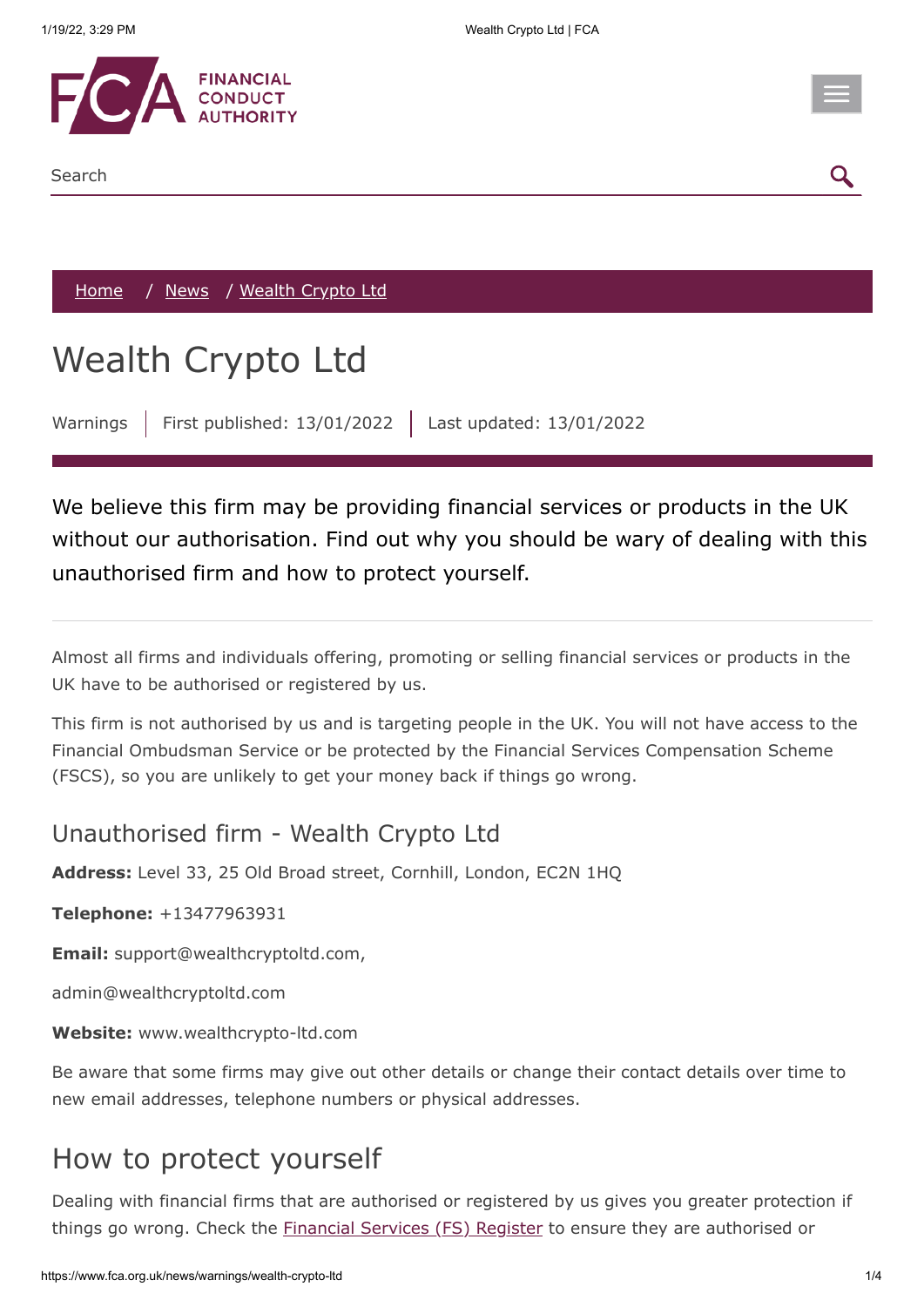registered. It has information on firms and individuals that are, or have been, regulated by us.

If you used an authorised firm or registered firm, access to the Financial Ombudsman Service and FSCS protection will depend on the investment you are making, the service the firm is providing, and the permissions the firm has. If you would like further information about protection, the authorised or registered firm should be able to help.

If a firm does not appear on the FS Register but claims it does, contact our Consumer Helpline on 0800 111 6768.

There are more steps you should take to [protect yourself from scams](https://www.fca.org.uk/consumers/avoid-scams-unauthorised-firms).

## Report an unauthorised firm

If you think you have been approached by an unauthorised firm, you should contact our Consumer Helpline on 0800 111 6768. If you have been approached by a scam firm, then please visit our [contact us page.](https://www.fca.org.uk/contact)

<span id="page-1-0"></span>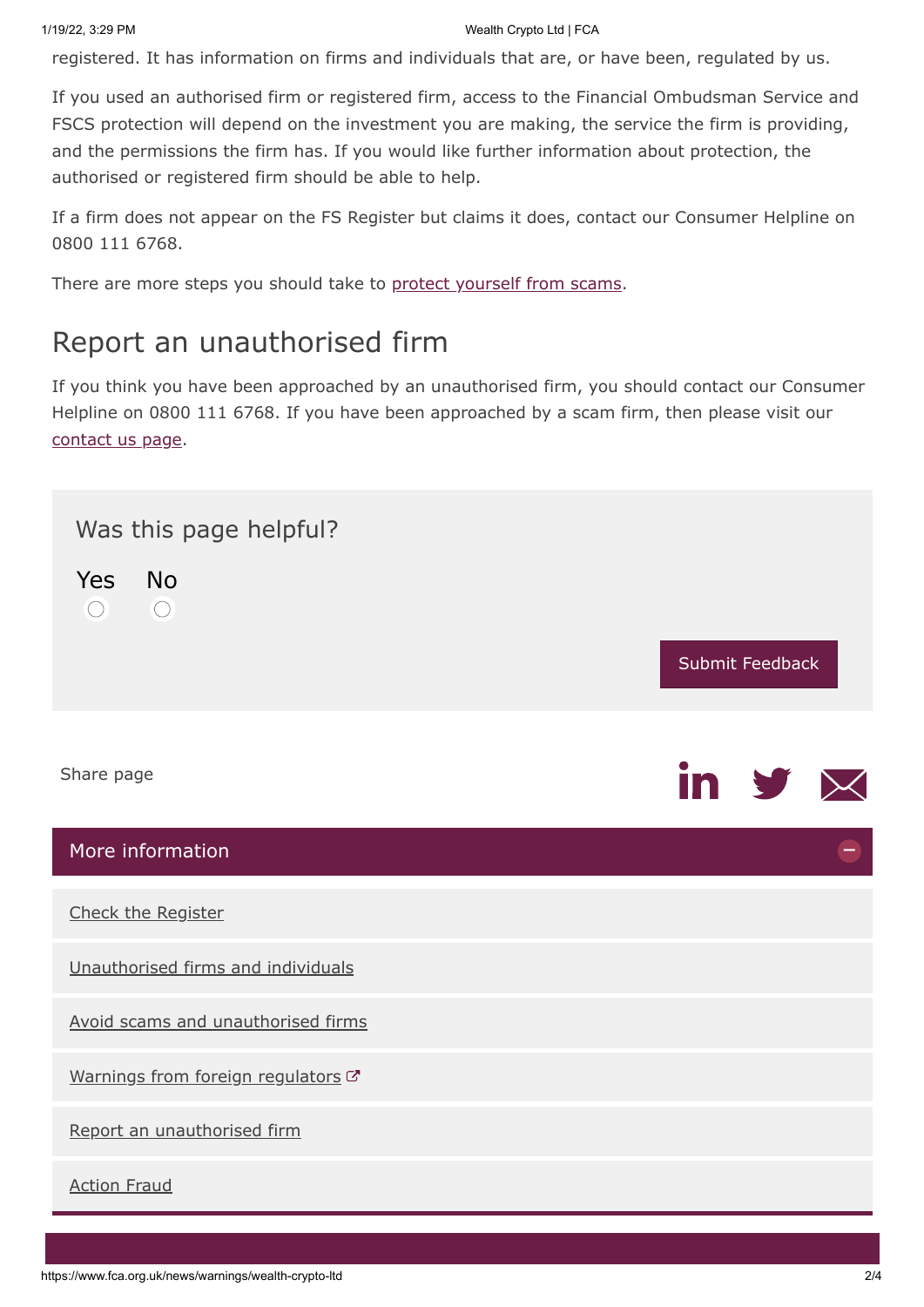1/19/22, 3:29 PM Wealth Crypto Ltd | FCA

| Social                                         |
|------------------------------------------------|
| in a y                                         |
|                                                |
| <b>Accessibility</b>                           |
| Complain about us                              |
| Copyright notice                               |
| Corporate responsibility                       |
| Cymraeg                                        |
| Freedom of information                         |
| Modern Slavery and Human Trafficking Statement |
| <b>Privacy</b>                                 |
| <b>Sitemap</b>                                 |
| <b>Translated languages</b>                    |
| Registers and Systems                          |
| <b>Mutuals Public Register</b>                 |
| Connect                                        |
| <b>FCA Handbook</b>                            |
| <b>Financial Services Register</b>             |
| RegData                                        |
| Careers                                        |
|                                                |
| Careers home                                   |
| <b>Early careers</b>                           |
| <b>Experienced professionals</b>               |
| Search jobs and apply                          |
| Contact                                        |